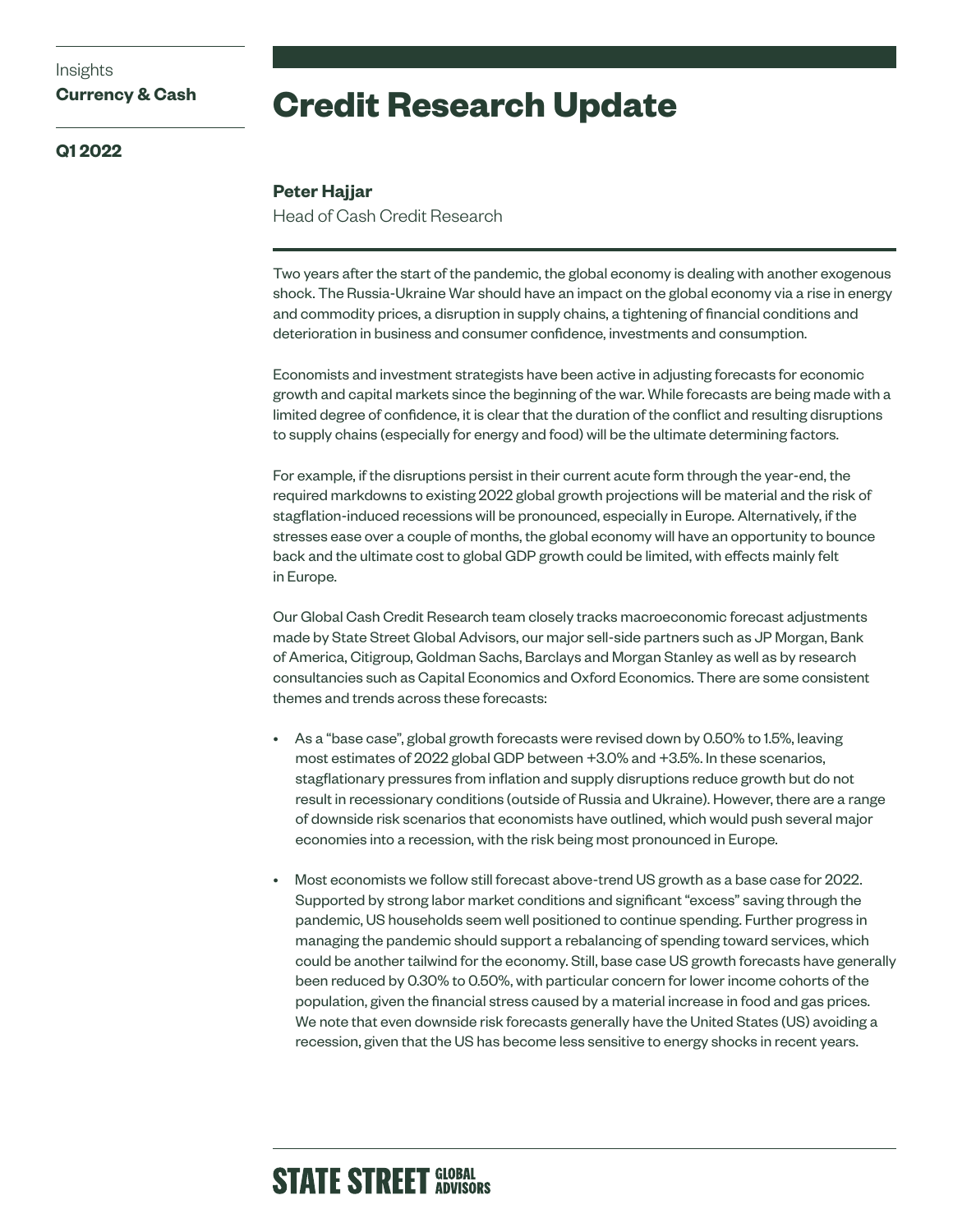- Europe will be the hardest-hit region by the conflict due to its closer trade linkages with Ukraine and Russia. Europe's heavy reliance on Russian gas is a major source of concern as the conflict continues. In addition, factory closures in Ukraine have led to a shortage of key parts for some European car manufacturers. Most economists we follow have cut their 2022 growth forecasts for Europe by between 1% and 2% as a "base case". We note that the growth downgrades are from a base that represented above-trend growth for Europe prior to the conflict, and that these economists are not forecasting a European recession as base case. However, if fighting in Ukraine continues into 2023, sanctions are ratcheted up and/or gas flows are restricted, the eurozone economy will most likely be at recessionary levels in the estimation of most economists we follow.
- Although the United Kingdom's (UK) direct exposure to Russia is fairly modest, a spike in energy prices due to the crisis will materially impact the economy. UK GDP forecasts have generally been reduced by about 0.50% for 2022 by economic forecasters, but again, a 2022 recession is not a base case at this time.
- Impact on Asian economies is expected to be modest. While oil is the largest component of Asia's commodity trade deficit and Asian consumers will feel the pinch from inflationary pressures, the region is well positioned with regard to macro stability buffers and fiscal room.

#### *Impact of the Conflict on the Cash Investment Universe*

The global cash investment universe is concentrated in debt issued by large global banks and financial institutions. Therefore, our credit research team has performed detailed analyses that consider the implications of the Russia-Ukraine War for our coverage universe.

We see limited implications from the war in terms of first-round effects on banks on our approval list. Foreign banks' exposure to Russia was reduced substantially following the 2014 sanctions in response to Russia's annexation of Crimea. Globally, for banking systems in Bank for International Settlements (BIS) reporting countries, exposure to Russia as of September 2021 amounted to US\$104.7 billion, representing just 0.1% of total assets.<sup>1</sup>

Within our credit approval list, and our investment universe, exposure to Russia is small, both in monetary terms and as a proportion of total assets. However, we will summarize our thoughts on the impact of this geopolitical event on our investment universe by geography:

• **European Banks** The macroeconomic impact of the Russia-Ukraine War on the European economy will be vast. However, it will not directly lead to an asset-quality crisis for European banks in general and even for banks that had a presence in Russia and/or Ukraine in particular. In recent weeks, European banking groups with any footprint in Russia's and Ukraine's banking landscapes have provided details on their relevant exposures. These disclosures show that the exposures, even if totally written-off, would not materially harm the parent banks' credit profile. There are large European banks with more significant footprints in Russia's retail and commercial banking landscape, namely, Société Générale, UniCredit, the Raiffeisen Banking Group (Austria) and OTP Bank (Hungary). A few others, such as ING and Intesa (Italy), focus mostly on business and wholesale banking in Russia.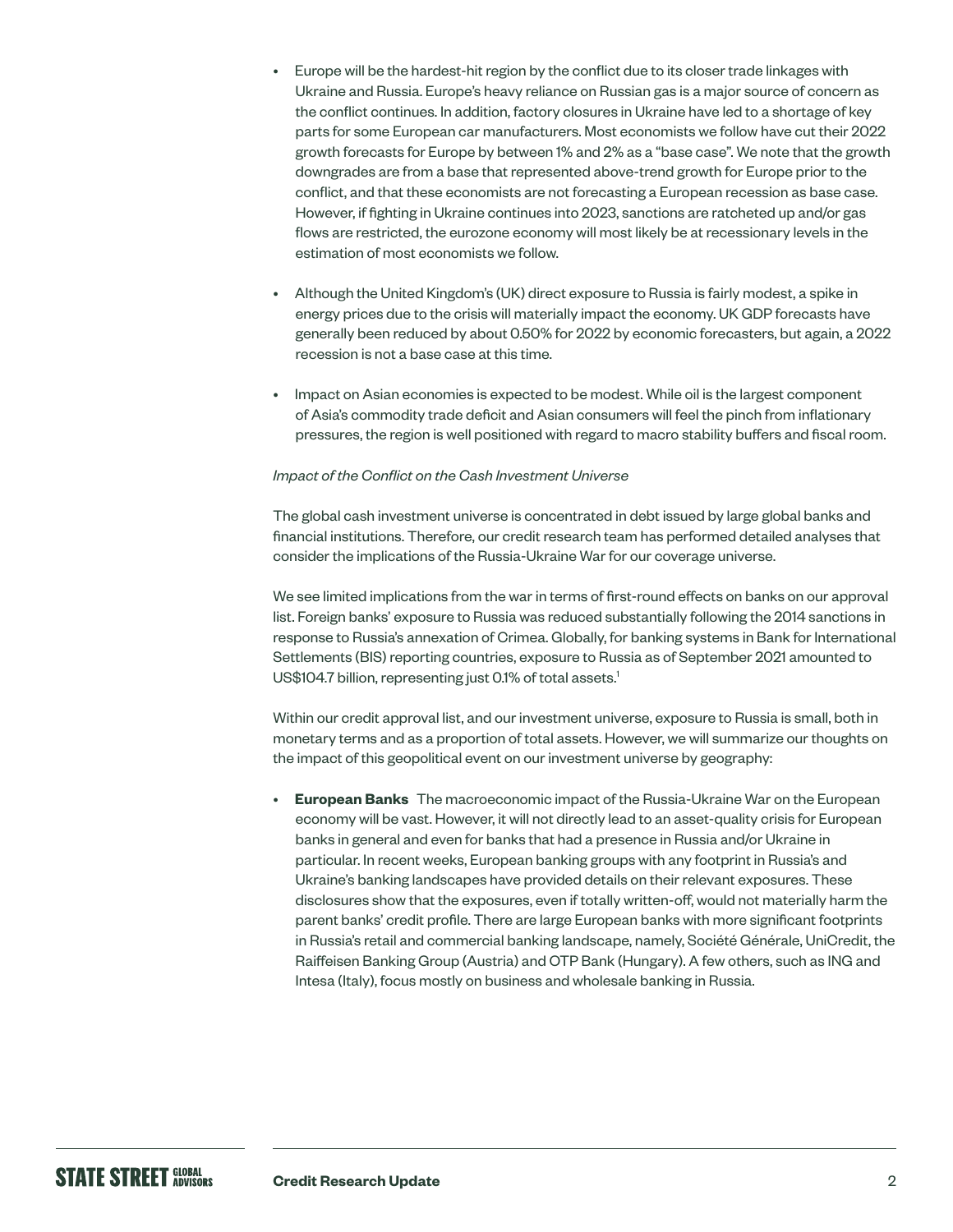In all instances, and especially in regard to banks that are relevant for our current investment universe (which are Société Générale and ING), they have capital buffers that are very sufficient to absorb potential Russian-related losses. For Société Générale, the Russian credit exposure is notable in absolute terms but account for a negligible share of the banks' total credit exposures and earnings. While a significant negative, these exposures are more of a threat to the banks' earnings rather than their capital and credit profiles. More broadly, there are additional European banks that have small Russian exposures in investment and private banking operations, but again, those exposures should be a manageable earnings (not capital) event. Given these factors, credit rating agencies have kept a relatively benign view of the impact of the Russia-Ukraine War on European banks.

**North America** US and Canadian banks have minimal direct exposure to Russia and Ukraine. In the US, no bank listed Russia or Ukraine on a regulatory filing that requires disclosure of country exposure exceeding 0.75% of assets. Disclosure data indicates exposure to Russia was under 0.1% of assets in the US banking sector. Citigroup has the largest exposure to Russia of any bank in North America in our estimation, but even then the exposure it has reported (including corporate and consumer loans, local government securities, and deposits) equated to only about 0.3% of its assets. We also analyzed indirect exposure related to counterparty risks in derivative transactions or other off-balance sheet arrangements, as well as the credit extended to borrowers whose creditworthiness might be materially challenged by the happenings in the region, including for rising cost from commodities, or input costs from commodities.

For commodity market borrowers that are bank clients, higher prices lead to greater cash needs due to margin calls on derivative transactions and fixed dollar asset-based loans not going as far as they previously did. Providing us comfort, bank commodity counterparties in derivatives are often involved in the underlying asset class (i.e., looking to lock-in or hedge prices), so as risk rises in the derivative transaction, counterparty credit risk should theoretically benefit from rising prices of the commodity the counterparty is long on. In summary, dimensioning worst-case losses in the context of capital and pre-provision earnings for Russia-related exposures leaves us with comfort as it pertains to potential impact on the North American banking sector.

• **Asia-Pacific** For banking systems in Asia-Pacific, direct exposures to Russia and Ukraine are very low. The Japanese banking system, which includes three systemically important banks in our investment universe, has limited direct exposure to Russia. The total exposure of Japanese banking to Russia was a paltry US\$9 billion as at 30 September 2021, according to regulatory data, or about 0.2% of total assets. Exposure in other relevant jurisdictions in our investment universe, including Australia, is similarly negligible.

Across our coverage universe, we are more concerned about indirect impact from the war, namely, slower economic growth, inflation, persistent high commodity prices and financial market volatility. At the very least, we anticipate that slower economic growth will negatively impact bank profitability and lead to a drag on spending and investment activity across global economies. In summary, we expect the Russia-Ukraine War to be an earnings event and not capital or liquidity event for banks in our coverage universe.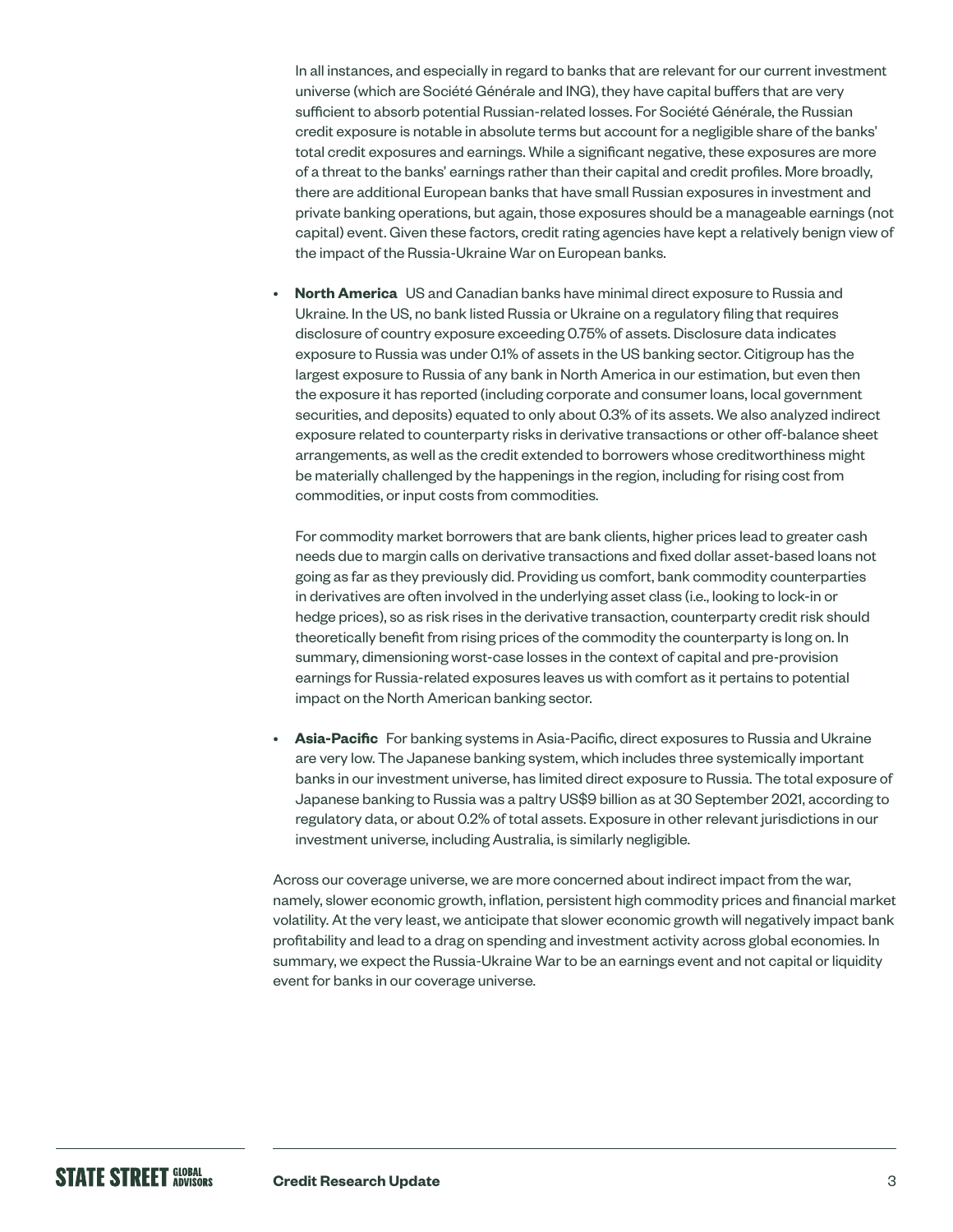Importantly, short-term bank funding markets have not shown signs of stress. Investors have not been shunning specific bank credits due to counterparty concerns. We believe that heightened issuance activity and wider credit spreads in bank CP/CD markets partly reflect banks being prudent by actively raising precautionary liquidity, many with a focus on term (to mitigate the future impact of rising interest rates on funding costs). We also interpret the rise in funding costs as a repricing of credit risk, from historically cheap levels, for issuers.

#### *The Central Bank Policy Dilemma*

In response to current challenges, central banks must consider a variety of factors. Global inflation was already running hot before the war triggered shocks that affected multiple important commodities. However, central banks must also consider the dampening effects on growth from inflation as well as confidence declines and financial condition tightening. At present, the war has not appeared to have deterred central bankers from their plans to tighten policy. Central banks remain focused on bringing down inflation and mitigating the risk that this inflation becomes entrenched, meaning more policy tightening might be needed in the future.

Some economists expect central banks to be able to engineer "soft landings" for economies while tightening monetary policy, which has been tricky to manage, historically. For example, while the JP Morgan Global Economics team looks for a pronounced rebound in 2H22 global economic activity, as "anticipated tension between healthy growth and tight labor markets should build, limiting the unwind of elevated inflation and generating pressure for an anticipated synchronized global monetary policy normalization", the team also recognizes that the downside risks of this forecast have increased materially.<sup>2</sup>

In January, our team's "2022 Credit Market Outlook" was published and in it we outlined the risk that central bank policy tightening could threaten financial conditions to a degree that could disrupt or end the macroeconomic and credit cycles. This was a risk even before the onset of the war and the war has only increased its merits. However, it is worthwhile to revisit a gauge of financial conditions in the US that we highlighted in January (Figure 1).



Source: Bloomberg, State Street Global Advisors, as at 25 March 2022.

Figure 1 **Bloomberg Financial Conditions Index Plus**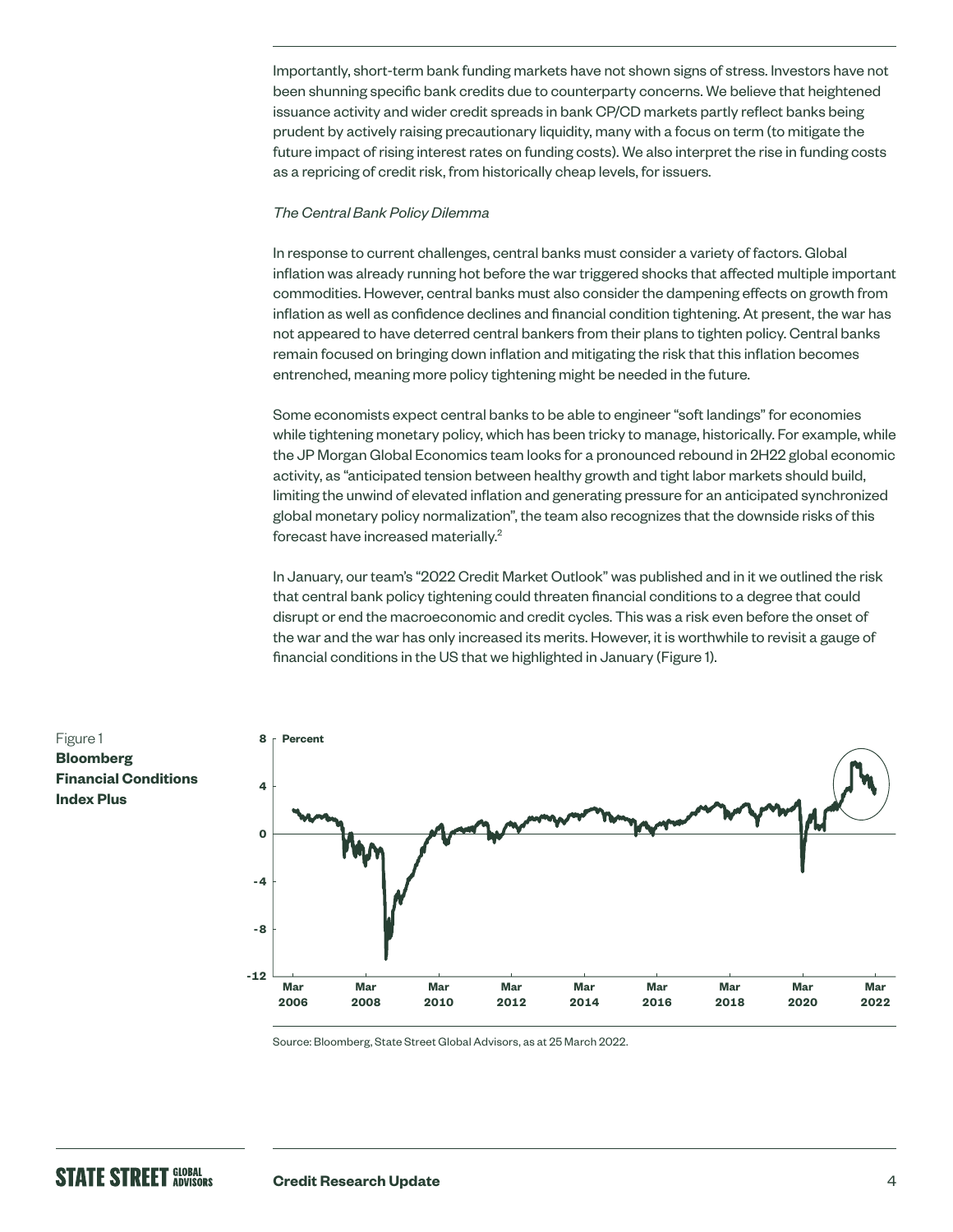While conditions have tightened since the beginning of 2022, financial conditions are still at strong (i.e., "easy") levels. In addition, "real yields" remain well below levels of inflation, which is another indication that cost of funds for debt issuers and borrowers is non-restrictive. Historically, financial conditions at these levels have encouraged borrowing and lending activity within economies.

#### *Quality Credit Investments Should Offer Protection*

In closing, we would reiterate one of the key themes of our "2022 Credit Market Outlook" — that global banks' financial performance is highly correlated with economic growth and financial conditions. While we have outlined the reasons why we believe that the Russia-Ukraine War is most likely an "earnings event" for global banks in our coverage universe, we are cognizant that recent events have put significant upward pressure on inflation, which has made it more challenging for central banks to engineer a soft landing. Modest inflation, even if persistent, could benefit economic growth and financial conditions (especially for banks, whose profitability would increase from an upward slopping yield curve), but the opposite would be true if inflation and inflation expectations overwhelmed personal and corporate incomes in major economies.

For investors in senior debt, the strong condition of fundamental credit profiles for our bank credit approval universe, at present, provides a basis for some fundamental deterioration, without materially altering credit profiles. This is true for even the European banks on our credit approval list. However, given the more direct impact of the Russia-Ukraine War on European economies, we view the European banking system as the most likely to be subject to maturity restriction reductions within our investment complex in coming months.

One risk mitigant for European banks during this period of uncertainty is the European Union's (EU) pro-growth fiscal stance, which sits in stark contrast to the austerity-focused policies of the past. The recent institutionalization of joint fiscal support mechanisms, as well as the persistence of European Central Bank's support for specific sovereign spreads within the EU, decreases the likelihood that the European financial system will have to endure the types of systemic stress it experienced during the 2008/2009 global financial crisis and the sovereign debt crisis that followed it.

#### **Financial Institutions**

#### **United States**

The US economy (and US banks) came into the year on solid footing despite lingering effects from the pandemic. The market's focus prior to 24 February reflected macro developments such as rising inflationary pressures and evolving monetary policy. On 24 February the Russia-Ukraine War broke out and the focus shifted to the potential effects of the war and associated fallout from economic sanctions and supply chain disruptions. Even as direct US banking sector exposure to Russia/Ukraine is manageable, the impact on global supply chains, commodity prices and market volatility is notable, especially considering pandemic-related disruptions are still being dealt with. Overall, the combination of the war and recent economic data has caused more pronounced concerns around inflation and second-order financial and economic repercussions.

While sentiment around US banks improved following a hawkish March Fed meeting (rising rates should materially benefit bank revenues), bank credit spreads have underperformed, particularly for those with large global operations. For US banks, the prospects of higher rates and an economy on the verge of fully re-opening (not really seen in two years) are beneficial as pent-up demand to spend, travel and consume will likely drive loan growth.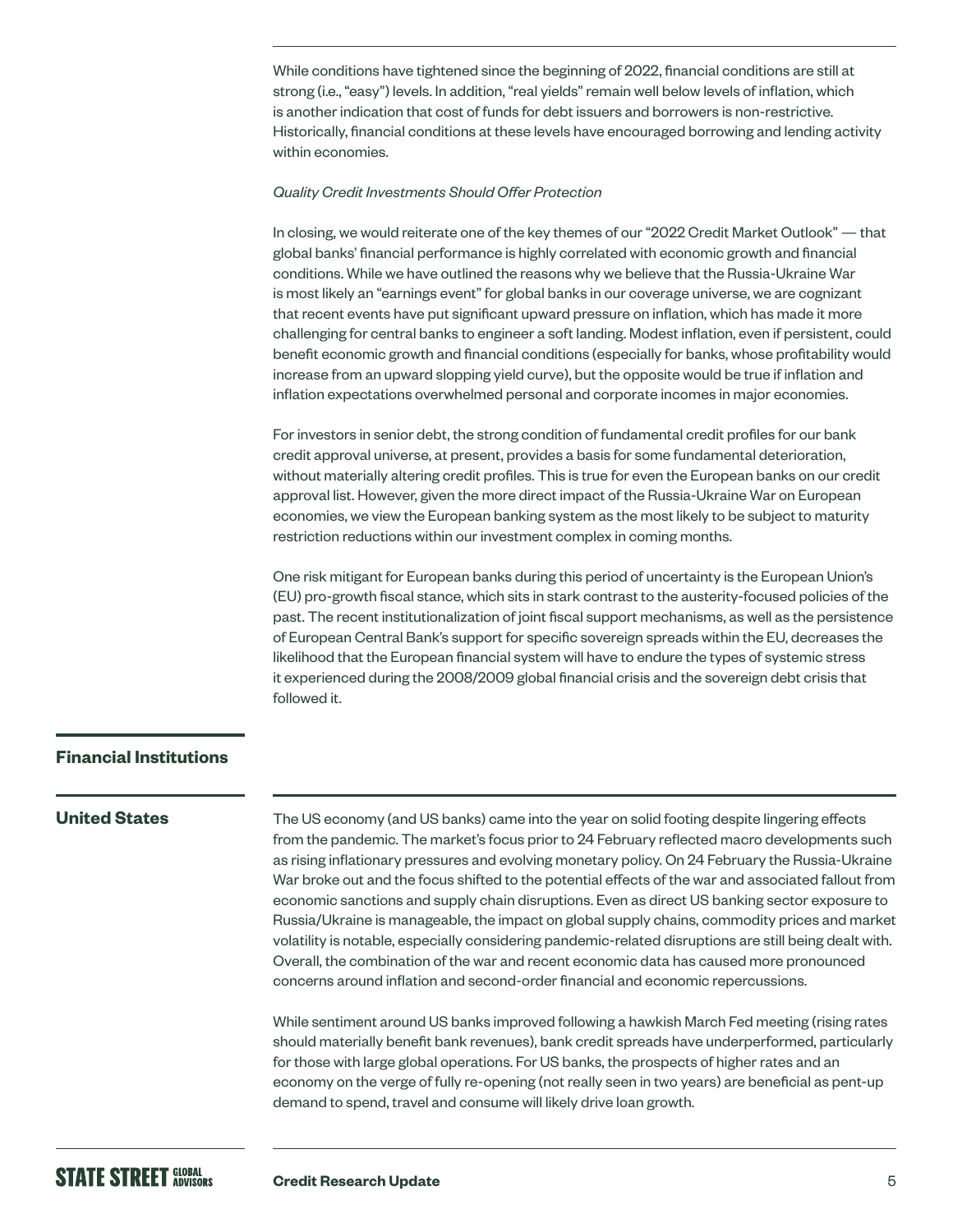On the other hand, second-order impact from the war across counterparty risk and funding markets is in focus. Moreover, some believe that the Fed is raising interest rates while recession risks are increasing citing not only inflation/oil prices and geopolitical tensions but also tightening yield curve, negative real wage growth, declining consumer confidence and the overhang of COVID-19. While North America appears better placed than Europe, the wearing off of postpandemic stimulus combined with inflationary pressures leaves us closely watching low-end consumers for any potential acceleration in credit normalization.

Overall, the US banking sector is well-placed from a credit standpoint to combat potential future challenges, should they manifest. Fourth quarter results were sound, a continuation of a strong FY21 performance, and company guidance held positive during 1Q22. Asset quality remained stable with charge-offs at historically low levels, though some incremental weakening was expected over the year. Liquidity was elevated even as the Fed prepared to shrink its balance sheet. While capital levels were trending lower and banks had been busy in M&A activities, these were consistent with expectations following a large build-up during the pandemic. In general, loss absorbing resources were well-placed and banks generally held reserves at levels above prepandemic levels.

#### **Europe**

Par for the course, European Banks ended 2021 on a weak note after a strong 3Q22. This included the usual year-end kitchen-sinking of restructuring, goodwill impairment and litigation. Revenue trends were generally positive, led by continued strong mortgage originations combined with rate increases (the UK, Norway, Central and Eastern Europe). However, consumer unsecured and corporate lending demand was soft. Expenses, reported and underlying, disappointed, a result of high inflation plus resumption of expenses not present during the pandemic (travel, conferences, etc.). Dutch and Nordic banks also experienced continued growth in anti-money laundering/compliance expenses related to their past misconduct. Loan losses remained below historical averages but were increasing. Net-net, bank management foresaw revenue tailwinds more than offsetting expense setbacks and loan loss normalization, with many revising up their 2022 profitability forecasts (prior to the war).

This rosy 2022 outlook was before geopolitical tensions reached a tipping point. European economies and banks have the most exposure to Russia and Ukraine. However, unlike the 2020 COVID-19 pandemic, this represents a negative shock rather than a complete derailment of the outlook. The surge in energy prices and commodities is causing economic growth to be revised down. However, economists are not forecasting a 2022 recession. Bank exposure to Russia has been reduced since the 2014 Crimea invasion.

There will eventually be high loan impairments and/or losses from walking away from Russian banking subsidiaries. However, the scale of the exposure is not significant enough to represent a material problem for bondholders. Importantly, capital buffers were still historically high, to the extent that regulators greenlit banks to resume dividends and share buybacks, which were banned during the pandemic. The slowdown in Europe's recovery and eventual Russian losses are an earnings event and not a capital shortfall issue for European banks on the cash approved list.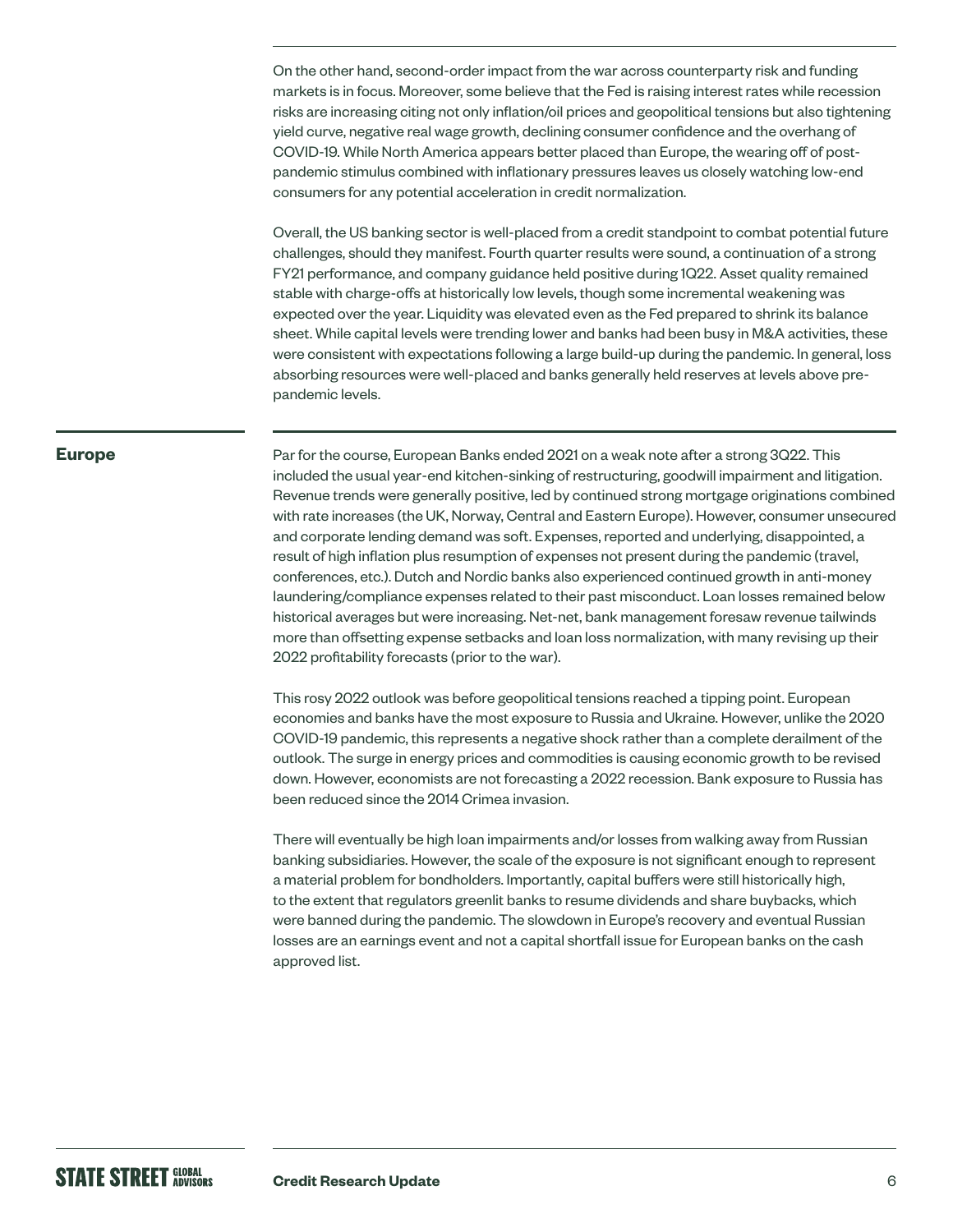#### **Canada**

Canadian banks ushered in a strong start to FY22 as earnings rose nicely even when adjusting for credit costs, evidencing solid organic trends and robust revenue diversification including in capital markets. Trends reflected resurgent loan growth and lower credit costs, as forwardlooking credit indicators mostly held steady or improved. Reserves also remained above prepandemic levels relative to loans, which was favorable. On loan growth, retail momentum fueled growth though commercial balances picked up materially and guidance for FY22 looked pretty strong. Importantly, capitalization remained solid.

Looking ahead, while banks are poised to benefit from volume growth and higher rates (as margins appear to have troughed), a gradual normalization of asset quality trends should be expected as capitalization trends lower with an uptick in deployment opportunities. An important mitigating factor is very strong levels of excess savings in the consumer segment, though it is clear that household debt remains a financial sector vulnerability. We continue to also closely watch the housing market.

In recent months, two major Canadian banks made deals to expand into the US market. This has long been anticipated and could continue as the banks seek to gain scale and diversify. These deals have generally been neutral to credit profiles. Moving forward, while risks from the Russia-Ukraine War do not appear to have direct implications for Canadian banks, the banks do have large capital market operations (and derivative books), which are beneficial for revenue diversification but could also cause periodic volatility. From a macro standpoint, the backdrop looks pretty favorable given pent up private sector demand. We are watching rising inflationary pressures carefully and the impact on lower-end consumers, given consumer indebtedness.

#### **Australia**

One large Australian bank reported formal half-year results during the quarter while other banks provided trading updates. Operating performance remained solid from a credit standpoint as reflected in improving asset quality statistics and elevated capital levels. Profitability was sound benefitting from the release of loan-loss reserves and positive emerging trends on loan growth. As an above-average proportion of income is generated from net interest income compared to fees for a number of similarly sized global peers, a brighter uptick on net interest margins was the key takeaway.

It is worth noting that while the banking sector's return on equity has been on a declining trajectory in recent years, there are signs of stabilization. The fact that lower returns are being partially driven by higher levels of equity is a positive credit factor.

Looking back, a "super-cycle" for the Australian banking sector that began in the early-1990s ended in the mid-2010s and gave way to more onerous capital requirements, slowing loan growth, falling rates, higher investment needs and heightened regulatory/political scrutiny. While this has not been a conducive environment for above-average risk-taking, asset growth is now set to reemerge and should be monitored.

On the economic front, Australia's unemployment rate hit the lowest level since August 2008 in February (4%). Elevated household savings, which maintain a high deviation from the long-run average, should continue to support consumer spending while business investment is accelerating and fiscal settings remain expansionary (albeit trending down). On the flip side, inflation pressures are building as spending intentions rise, staffing shortages creep up and rising business costs are passed through. On the housing market, the monthly pace of price gains is moderating despite solid new lending. Population growth should slowly return to pre-pandemic levels once borders open, which should help spur demand.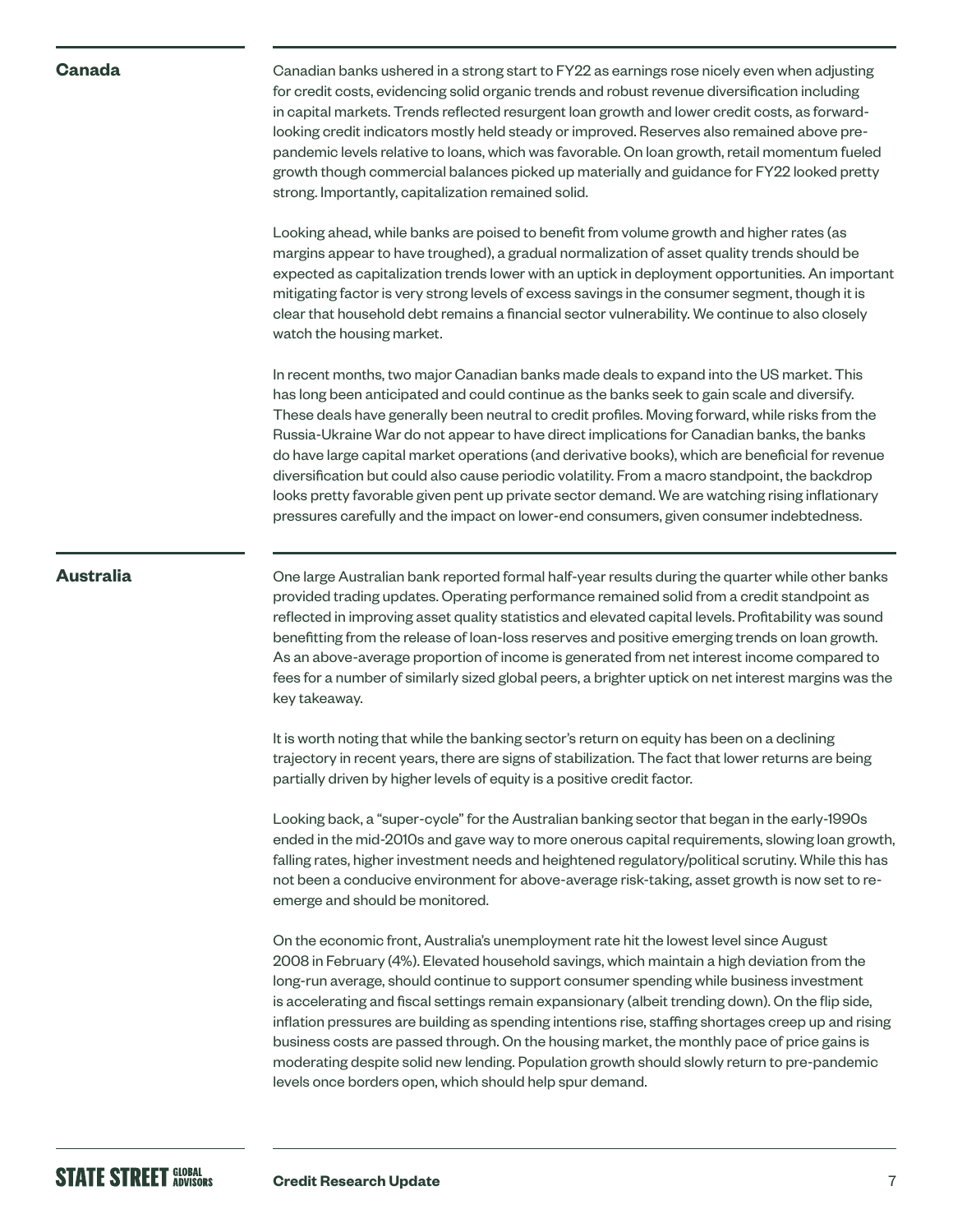Japanese banks reported decent quarterly results in February and through three quarters of their fiscal years are between 90%–102% of forecasted profit. Some one-time provisions for a few large borrowers emerged this quarter but were manageable. Exposure to Russia generally looked small, though not zero. While there were better underlying signs of business momentum of late, global markets revenues were choppy.

Overall, the major banks continued to have good capitalization and benefitted from sovereign support, but the operating environment was hampered by structural challenges, such as low rates, a declining population, overbanking and cost challenges. The banks were also struggling to shift retail clients to a digital environment. A gradual tapering of securities gains was another headwind. Return metrics remained decent but were still subpar.

Downside risks reduced since the onset of the pandemic and the banks should report better profitability in the year ahead helped by economic recovery, ongoing low credit costs (which could normalize, especially overseas) and efforts to reduce expenses. Asset risk is expected to remain low with non-performing loans below a long-run average given risk appetite, but credit cost trends bear watching. While there would be a benefit to net interest income from higher rates, should that manifest, this could be offset by lower gains from securities holdings.

As management teams face pressure to show higher returns, this could result in more selective new business growth, continuing to downsize/exit less-profitable businesses and accelerating digital transformation. While one area to watch would be credit-negative idiosyncratic risks including one major bank working to sort out faulty IT systems and another dealing with market manipulation charges at securities unit, these risks should be manageable. Looking ahead, overseas loan growth is likely to be a focus, particularly for Southeast Asian countries.

### **Non-Financial Corporate/ Industrial — Global**

**Asia**

Heading into 2022, we expected the continuance of a benign corporate default backdrop in advanced economies. This view was underpinned by the record-high levels of cash on corporate balance sheets and the expectation of robust economic growth. The war introduced new downside risks to growth, adding to headwinds from the persistently high inflationary backdrop and a hawkish path for monetary policy from global central banks. These developments caused some market participants to question whether the USD and the EUR corporate bond markets could experience an uptick in near-term default activity.

The growth backdrop unquestionably became more challenging, especially in Europe. Additionally, the supply-demand imbalance that was driving the global inflation surge was exacerbated by the conflict. However, we believe that credit profile vulnerability is still far more pronounced in the high-yield (HY) corporate credit universe than it is in the investment grade (IG) universe. In general, IG companies have stronger pricing power to offset margin erosion from rising input costs. Importantly, firms are entering this period of decelerating growth from a position of strength.

Due to the compressed timeframe of the most recent economic cycle, many corporate borrowers have not had sufficient time to deploy large amounts of excess cash on their balance sheets, and/or add significant amounts of leverage. Even leverage and coverage metrics for the median HY-rated firm in North America and Europe are at the strongest in the post-financial crisis era, which provides comfort that the corporate default backdrop may not change materially from earlier expectations.<sup>3</sup>

## **STATE STREET GLOBAL**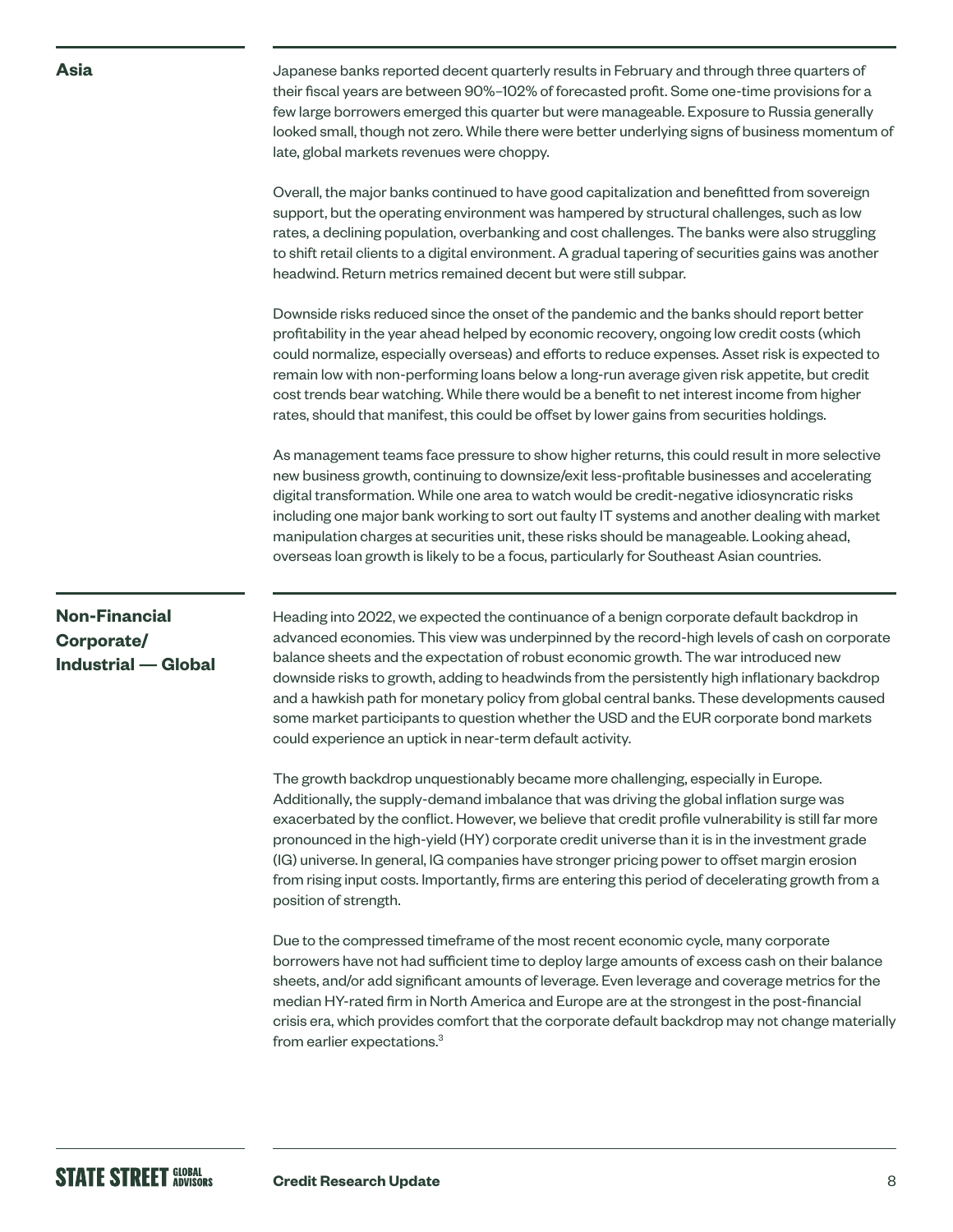Financial reporting from the 4Q21 earnings season demonstrated the strong fundamental credit basis of most IG corporations in our coverage universe:

• For US IG rated companies, 4Q21 Credit metrics showed continued improvement across most metrics, a reminder of the strong financial position in which most companies entered the more uncertain 2022 environment. Aggregate revenue and operating profit levels were well above pre-COVID-19 levels after growing materially on a YoY basis. Profit margins improved YoY but declined modestly QoQ and dispersion in margin trends by sector highlighted an uneven ability to pass on inflation-driven cost pressures.

Debt outstanding was flat YoY and increased only modestly QoQ. After two consecutive quarters of declines, this increase was unsurprising as companies largely managed to pay back the precautionary borrowing they took on in mid-2020. Gross leverage remained flat, the same level as last quarter and at year-end 2019, reversing all of the Coviddriven increase.<sup>4</sup>

• The European economy faced a number of headwinds over the fourth quarter, including rising energy costs and omicron. However, this did not appear to have a drag on corporate earnings for IG issuers. Revenues and operating profit increased materially QoQ and YoY. Looking forward, earnings growth will decelerate (regardless of how the situation in Ukraine evolves), but companies in this space continued to expect positive growth as of February. Higher raw materials and wage prices are likely to put some pressure on margins, although we note that our corporate analysts believe that most sectors have the ability to pass through the bulk of these rising costs to consumers.<sup>5</sup>

- **Endnotes** 1 How The Conflict in Ukraine Is Affecting Financial Institutions Ratings. (2022, March 4). S&P Global.
	- 2 Kasman, B. (2022, March 9). Cushions Are Needed: A Focus on US and EU Policy as Energy Supply Shock Builds. J.P.Morgan.
	- 3 Lynam, A. (2022, March 22). Global Markets Daily: Corporate Default Risk Should Remain (Largely) Well Contained. Goldman Sachs Economics Research.
- 4 Beinstein, E., Rosenbaum, N., Braun, M. L., & Caprihan, K. (2022, March 17). HG Credit Fundamentals: 4Q21 Review. J.P.Morgan North America Corporate Research.
- 5 Bailey, M., Lamy, D., & Sriram, M. (2022, March 24). High Grade Themes 4Q21 Credit Fundamentals. J.P.Morgan Europe Credit Research.